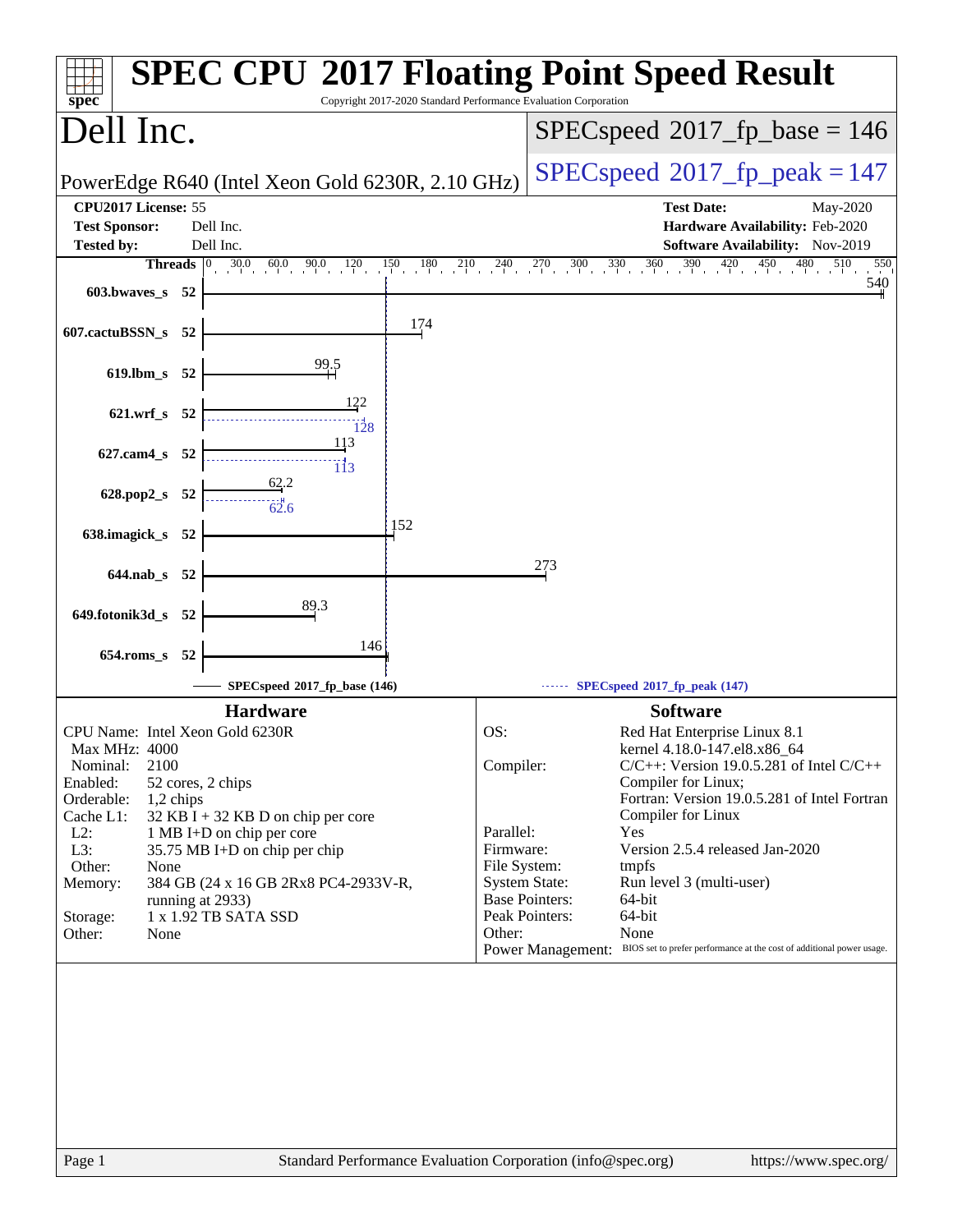| <b>SPEC CPU®2017 Floating Point Speed Result</b><br>spec<br>Copyright 2017-2020 Standard Performance Evaluation Corporation |                                                     |                |       |                |       |                |                                          |                |                |                   |                |              |                |              |
|-----------------------------------------------------------------------------------------------------------------------------|-----------------------------------------------------|----------------|-------|----------------|-------|----------------|------------------------------------------|----------------|----------------|-------------------|----------------|--------------|----------------|--------------|
| Dell Inc.                                                                                                                   |                                                     |                |       |                |       |                | $SPEC speed^{\circ}2017\_fp\_base = 146$ |                |                |                   |                |              |                |              |
| PowerEdge R640 (Intel Xeon Gold 6230R, 2.10 GHz)                                                                            |                                                     |                |       |                |       |                | $SPEC speed^{\circ}2017$ _fp_peak = 147  |                |                |                   |                |              |                |              |
| CPU2017 License: 55                                                                                                         |                                                     |                |       |                |       |                |                                          |                |                | <b>Test Date:</b> |                |              | May-2020       |              |
| <b>Test Sponsor:</b><br>Hardware Availability: Feb-2020<br>Dell Inc.                                                        |                                                     |                |       |                |       |                |                                          |                |                |                   |                |              |                |              |
| <b>Tested by:</b>                                                                                                           | Dell Inc.<br><b>Software Availability:</b> Nov-2019 |                |       |                |       |                |                                          |                |                |                   |                |              |                |              |
| <b>Results Table</b>                                                                                                        |                                                     |                |       |                |       |                |                                          |                |                |                   |                |              |                |              |
|                                                                                                                             |                                                     |                |       | <b>Base</b>    |       |                |                                          | Peak           |                |                   |                |              |                |              |
| <b>Benchmark</b>                                                                                                            | <b>Threads</b>                                      | <b>Seconds</b> | Ratio | <b>Seconds</b> | Ratio | <b>Seconds</b> | <b>Ratio</b>                             | <b>Threads</b> | <b>Seconds</b> | <b>Ratio</b>      | <b>Seconds</b> | <b>Ratio</b> | <b>Seconds</b> | <b>Ratio</b> |
| 603.bwayes s                                                                                                                | 52                                                  | 109            | 542   | 109            | 540   |                |                                          | 52             | 109            | 542               | <b>109</b>     | 540          |                |              |
| 607.cactuBSSN s                                                                                                             | 52                                                  | 95.7           | 174   | 95.6           | 174   |                |                                          | 52             | 95.7           | 174               | 95.6           | 174          |                |              |
| $619.1$ bm s                                                                                                                | 52                                                  | 52.6           | 99.5  | 49.7           | 105   |                |                                          | 52             | 52.6           | 99.5              | 49.7           | 105          |                |              |
| $621$ .wrf s                                                                                                                | 52                                                  | 108            | 123   | 108            | 122   |                |                                          | 52             | 103            | 128               | 103            | 128          |                |              |
| $627$ .cam $4 \text{ s}$                                                                                                    | 52                                                  | 78.2           | 113   | 78.6           | 113   |                |                                          | 52             | 78.6           | 113               | 78.3           | 113          |                |              |
| 628.pop2_s                                                                                                                  | 52                                                  | 189            | 62.7  | 191            | 62.2  |                |                                          | 52             | 185            | 64.2              | <b>190</b>     | 62.6         |                |              |
| 638.imagick s                                                                                                               | 52                                                  | 95.1           | 152   | 94.8           | 152   |                |                                          | 52             | 95.1           | 152               | 94.8           | 152          |                |              |
| $644$ .nab s                                                                                                                | 52                                                  | 63.9           | 273   | 63.9           | 273   |                |                                          | 52             | 63.9           | 273               | 63.9           | 273          |                |              |
| 649.fotonik3d s                                                                                                             | 52                                                  | 102            | 89.3  | 102            | 89.3  |                |                                          | 52             | 102            | 89.3              | 102            | 89.3         |                |              |
| 654.roms_s                                                                                                                  | 52                                                  | 108            | 146   | 107            | 147   |                |                                          | 52             | 108            | <b>146</b>        | 107            | 147          |                |              |
| $SPECspeed*2017_fp\_base =$                                                                                                 |                                                     |                | 146   |                |       |                |                                          |                |                |                   |                |              |                |              |
| $SPECspeed*2017$ fp peak =                                                                                                  |                                                     |                | 147   |                |       |                |                                          |                |                |                   |                |              |                |              |

Results appear in the [order in which they were run.](http://www.spec.org/auto/cpu2017/Docs/result-fields.html#RunOrder) Bold underlined text [indicates a median measurement.](http://www.spec.org/auto/cpu2017/Docs/result-fields.html#Median)

### **[Operating System Notes](http://www.spec.org/auto/cpu2017/Docs/result-fields.html#OperatingSystemNotes)**

Stack size set to unlimited using "ulimit -s unlimited"

## **[Environment Variables Notes](http://www.spec.org/auto/cpu2017/Docs/result-fields.html#EnvironmentVariablesNotes)**

Environment variables set by runcpu before the start of the run: KMP\_AFFINITY = "granularity=fine,compact" LD\_LIBRARY\_PATH = "/mnt/ramdisk/cpu2017/lib/intel64" OMP\_STACKSIZE = "192M"

## **[General Notes](http://www.spec.org/auto/cpu2017/Docs/result-fields.html#GeneralNotes)**

 Binaries compiled on a system with 1x Intel Core i9-9900K CPU + 64GB RAM memory using Redhat Enterprise Linux 8.0 NA: The test sponsor attests, as of date of publication, that CVE-2017-5754 (Meltdown) is mitigated in the system as tested and documented. Yes: The test sponsor attests, as of date of publication, that CVE-2017-5753 (Spectre variant 1) is mitigated in the system as tested and documented. Yes: The test sponsor attests, as of date of publication, that CVE-2017-5715 (Spectre variant 2) is mitigated in the system as tested and documented. Transparent Huge Pages enabled by default Prior to runcpu invocation Filesystem page cache synced and cleared with: sync; echo 3> /proc/sys/vm/drop\_caches Benchmark run from a 225 GB ramdisk created with the cmd; "mount -t tmpfs -o size=225G tmpfs /mnt/ramdisk"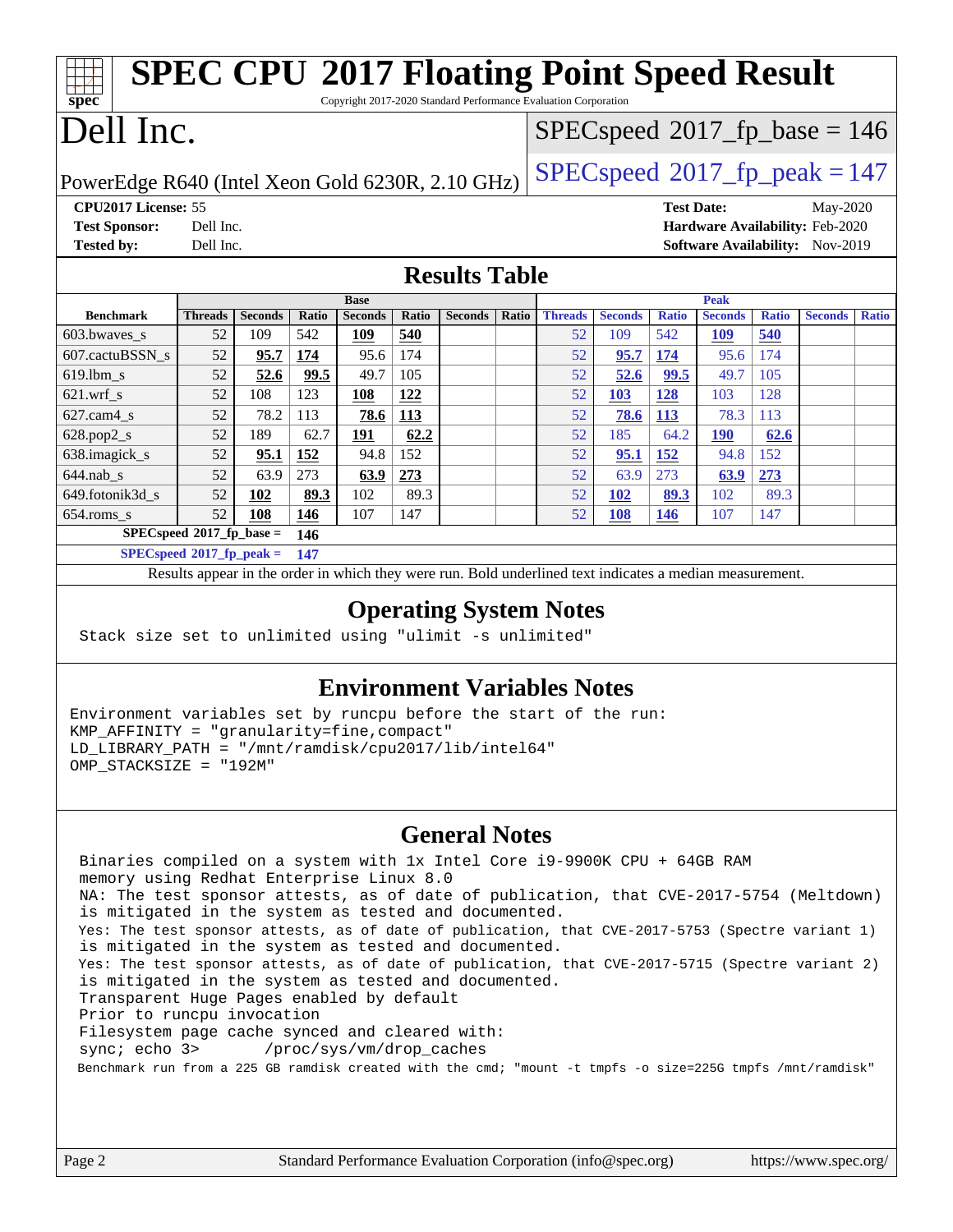#### Page 3 Standard Performance Evaluation Corporation [\(info@spec.org\)](mailto:info@spec.org) <https://www.spec.org/> **[spec](http://www.spec.org/) [SPEC CPU](http://www.spec.org/auto/cpu2017/Docs/result-fields.html#SPECCPU2017FloatingPointSpeedResult)[2017 Floating Point Speed Result](http://www.spec.org/auto/cpu2017/Docs/result-fields.html#SPECCPU2017FloatingPointSpeedResult)** Copyright 2017-2020 Standard Performance Evaluation Corporation Dell Inc. PowerEdge R640 (Intel Xeon Gold 6230R, 2.10 GHz)  $\left|$  [SPECspeed](http://www.spec.org/auto/cpu2017/Docs/result-fields.html#SPECspeed2017fppeak)<sup>®</sup>[2017\\_fp\\_peak = 1](http://www.spec.org/auto/cpu2017/Docs/result-fields.html#SPECspeed2017fppeak)47 [SPECspeed](http://www.spec.org/auto/cpu2017/Docs/result-fields.html#SPECspeed2017fpbase)<sup>®</sup>2017 fp base = 146 **[CPU2017 License:](http://www.spec.org/auto/cpu2017/Docs/result-fields.html#CPU2017License)** 55 **[Test Date:](http://www.spec.org/auto/cpu2017/Docs/result-fields.html#TestDate)** May-2020 **[Test Sponsor:](http://www.spec.org/auto/cpu2017/Docs/result-fields.html#TestSponsor)** Dell Inc. **[Hardware Availability:](http://www.spec.org/auto/cpu2017/Docs/result-fields.html#HardwareAvailability)** Feb-2020 **[Tested by:](http://www.spec.org/auto/cpu2017/Docs/result-fields.html#Testedby)** Dell Inc. **[Software Availability:](http://www.spec.org/auto/cpu2017/Docs/result-fields.html#SoftwareAvailability)** Nov-2019 **[Platform Notes](http://www.spec.org/auto/cpu2017/Docs/result-fields.html#PlatformNotes)** BIOS settings: Sub NUMA Cluster disabled Virtualization Technology disabled System Profile set to Custom CPU Performance set to Maximum Performance C States set to Autonomous C1E disabled Uncore Frequency set to Dynamic Energy Efficiency Policy set to Performance Memory Patrol Scrub set to standard Logical Processor disabled CPU Interconnect Bus Link Power Management disabled PCI ASPM L1 Link Power Management disabled UPI Prefetch enabled LLC Prefetch disabled Dead Line LLC Alloc enabled Directory AtoS disabled Sysinfo program /mnt/ramdisk/cpu2017/bin/sysinfo Rev: r6365 of 2019-08-21 295195f888a3d7edb1e6e46a485a0011 running on rhel-8-1-sut Fri May 1 15:33:26 2020 SUT (System Under Test) info as seen by some common utilities. For more information on this section, see <https://www.spec.org/cpu2017/Docs/config.html#sysinfo> From /proc/cpuinfo model name : Intel(R) Xeon(R) Gold 6230R CPU @ 2.10GHz 2 "physical id"s (chips) 52 "processors" cores, siblings (Caution: counting these is hw and system dependent. The following excerpts from /proc/cpuinfo might not be reliable. Use with caution.) cpu cores : 26 siblings : 26 physical 0: cores 0 1 2 3 4 5 6 8 9 10 11 12 13 16 17 18 19 20 21 22 24 25 26 27 28 29 physical 1: cores 0 1 2 3 4 5 6 8 9 10 11 12 13 16 17 18 19 20 21 22 24 25 26 27 28 29 From lscpu: Architecture: x86\_64 CPU op-mode(s): 32-bit, 64-bit Byte Order: Little Endian  $CPU(s):$  52 On-line CPU(s) list: 0-51 Thread(s) per core: 1 Core(s) per socket: 26 **(Continued on next page)**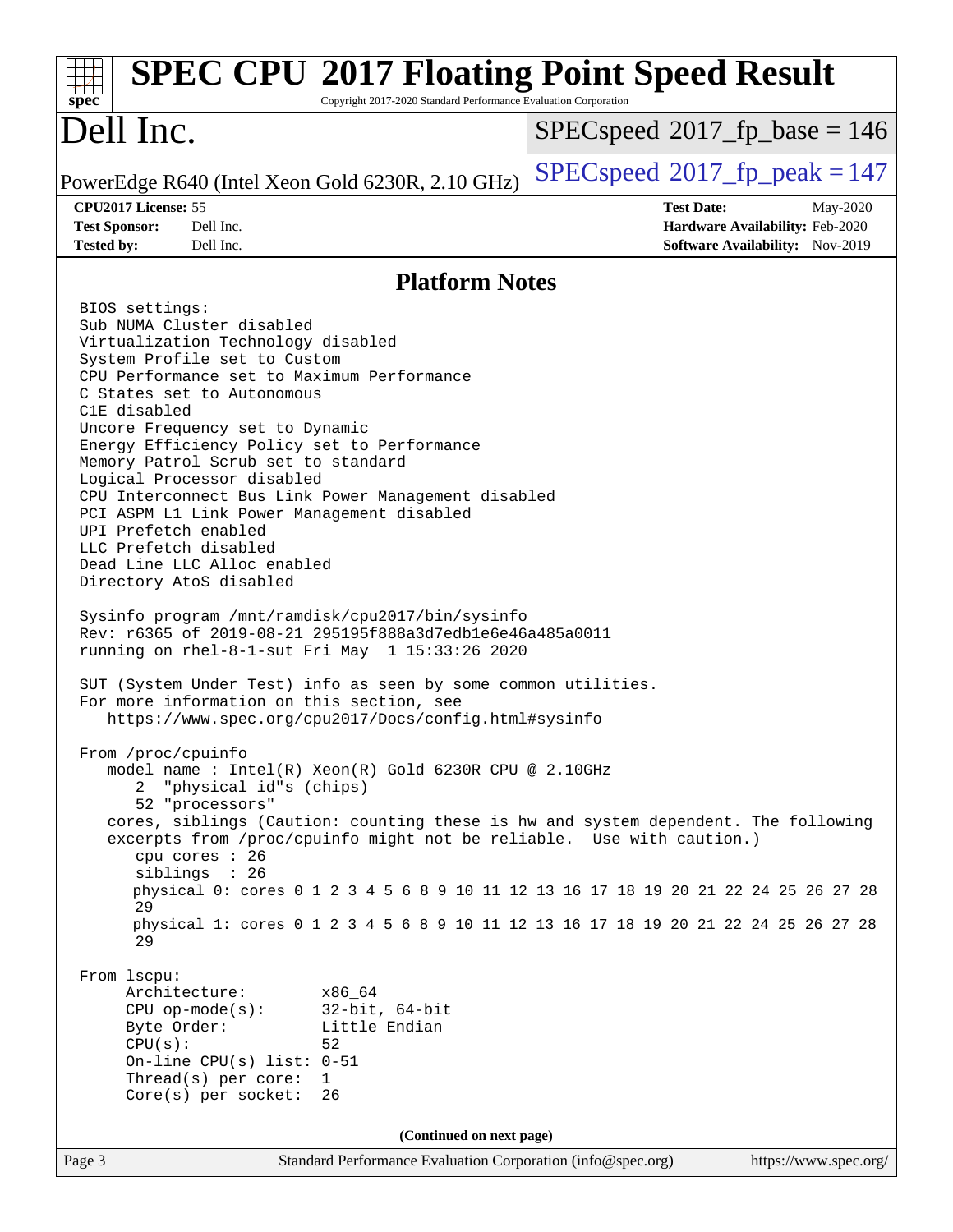| $spec^*$                                         | Copyright 2017-2020 Standard Performance Evaluation Corporation | <b>SPEC CPU®2017 Floating Point Speed Result</b>                                                                                                                                                                                                                 |
|--------------------------------------------------|-----------------------------------------------------------------|------------------------------------------------------------------------------------------------------------------------------------------------------------------------------------------------------------------------------------------------------------------|
| Dell Inc.                                        |                                                                 | $SPEC speed^{\circ}2017$ fp base = 146                                                                                                                                                                                                                           |
| PowerEdge R640 (Intel Xeon Gold 6230R, 2.10 GHz) |                                                                 | $SPEC speed^{\circ}2017$ fp peak = 147                                                                                                                                                                                                                           |
| CPU2017 License: 55                              |                                                                 | <b>Test Date:</b><br>May-2020                                                                                                                                                                                                                                    |
| <b>Test Sponsor:</b><br>Dell Inc.                |                                                                 | Hardware Availability: Feb-2020                                                                                                                                                                                                                                  |
| <b>Tested by:</b><br>Dell Inc.                   |                                                                 | Software Availability: Nov-2019                                                                                                                                                                                                                                  |
|                                                  | <b>Platform Notes (Continued)</b>                               |                                                                                                                                                                                                                                                                  |
| Socket(s):                                       | 2                                                               |                                                                                                                                                                                                                                                                  |
| NUMA $node(s)$ :<br>Vendor ID:                   | 2<br>GenuineIntel                                               |                                                                                                                                                                                                                                                                  |
| CPU family:                                      | 6                                                               |                                                                                                                                                                                                                                                                  |
| Model:                                           | 85                                                              |                                                                                                                                                                                                                                                                  |
| Model name:                                      | $Intel(R) Xeon(R) Gold 6230R CPU @ 2.10GHz$                     |                                                                                                                                                                                                                                                                  |
| Stepping:                                        | 7                                                               |                                                                                                                                                                                                                                                                  |
| CPU MHz:<br>$CPU$ max $MHz:$                     | 3201.136<br>4000.0000                                           |                                                                                                                                                                                                                                                                  |
| CPU min MHz:                                     | 1000.0000                                                       |                                                                                                                                                                                                                                                                  |
| BogoMIPS:                                        | 4200.00                                                         |                                                                                                                                                                                                                                                                  |
| Virtualization:                                  | $VT - x$                                                        |                                                                                                                                                                                                                                                                  |
| Lld cache:<br>Lli cache:                         | 32K<br>32K                                                      |                                                                                                                                                                                                                                                                  |
| L2 cache:                                        | 1024K                                                           |                                                                                                                                                                                                                                                                  |
| L3 cache:                                        | 36608K                                                          |                                                                                                                                                                                                                                                                  |
| NUMA node0 CPU(s):                               |                                                                 |                                                                                                                                                                                                                                                                  |
| NUMA node1 CPU(s):                               |                                                                 | 0, 2, 4, 6, 8, 10, 12, 14, 16, 18, 20, 22, 24, 26, 28, 30, 32, 34, 36, 38, 40, 42, 44, 46, 48, 50                                                                                                                                                                |
| Flags:                                           |                                                                 | 1, 3, 5, 7, 9, 11, 13, 15, 17, 19, 21, 23, 25, 27, 29, 31, 33, 35, 37, 39, 41, 43, 45, 47, 49, 51<br>fpu vme de pse tsc msr pae mce cx8 apic sep mtrr pge mca cmov                                                                                               |
|                                                  |                                                                 | pat pse36 clflush dts acpi mmx fxsr sse sse2 ss ht tm pbe syscall nx pdpe1gb rdtscp<br>lm constant_tsc art arch_perfmon pebs bts rep_good nopl xtopology nonstop_tsc cpuid<br>aperfmperf pni pclmulqdq dtes64 monitor ds_cpl vmx smx est tm2 ssse3 sdbg fma cx16 |
|                                                  |                                                                 | xtpr pdcm pcid dca sse4_1 sse4_2 x2apic movbe popcnt tsc_deadline_timer aes xsave<br>avx f16c rdrand lahf_lm abm 3dnowprefetch cpuid_fault epb cat_13 cdp_13                                                                                                     |
|                                                  |                                                                 | invpcid_single intel_ppin ssbd mba ibrs ibpb stibp ibrs_enhanced tpr_shadow vnmi<br>flexpriority ept vpid fsgsbase tsc_adjust bmil hle avx2 smep bmi2 erms invpcid rtm<br>cqm mpx rdt_a avx512f avx512dq rdseed adx smap clflushopt clwb intel_pt avx512cd       |
|                                                  |                                                                 | avx512bw avx512vl xsaveopt xsavec xgetbvl xsaves cgm_llc cgm_occup_llc cgm_mbm_total                                                                                                                                                                             |
| arch_capabilities                                |                                                                 | cqm_mbm_local dtherm ida arat pln pts pku ospke avx512_vnni md_clear flush_l1d                                                                                                                                                                                   |
| /proc/cpuinfo cache data                         |                                                                 |                                                                                                                                                                                                                                                                  |
| cache size : 36608 KB                            |                                                                 |                                                                                                                                                                                                                                                                  |
| physical chip.                                   |                                                                 | From numactl --hardware WARNING: a numactl 'node' might or might not correspond to a                                                                                                                                                                             |
| available: 2 nodes (0-1)                         |                                                                 |                                                                                                                                                                                                                                                                  |
|                                                  |                                                                 | node 0 cpus: 0 2 4 6 8 10 12 14 16 18 20 22 24 26 28 30 32 34 36 38 40 42 44 46 48 50                                                                                                                                                                            |
| node 0 size: 192046 MB                           |                                                                 |                                                                                                                                                                                                                                                                  |
| node 0 free: 190779 MB                           |                                                                 | node 1 cpus: 1 3 5 7 9 11 13 15 17 19 21 23 25 27 29 31 33 35 37 39 41 43 45 47 49 51                                                                                                                                                                            |
| node 1 size: 193530 MB                           |                                                                 |                                                                                                                                                                                                                                                                  |
| node 1 free: 171486 MB                           |                                                                 |                                                                                                                                                                                                                                                                  |
| node distances:                                  |                                                                 |                                                                                                                                                                                                                                                                  |
| node<br>$\Omega$<br>$\overline{\phantom{0}}$     |                                                                 |                                                                                                                                                                                                                                                                  |
|                                                  | (Continued on next page)                                        |                                                                                                                                                                                                                                                                  |
| $\mathbf{p}_{\alpha\alpha\alpha}$ $\Lambda$      |                                                                 | $Standard$ Deprformance Evaluation Corporation $(inf_0 \circledcirc)$ bttps://www.spec.org/                                                                                                                                                                      |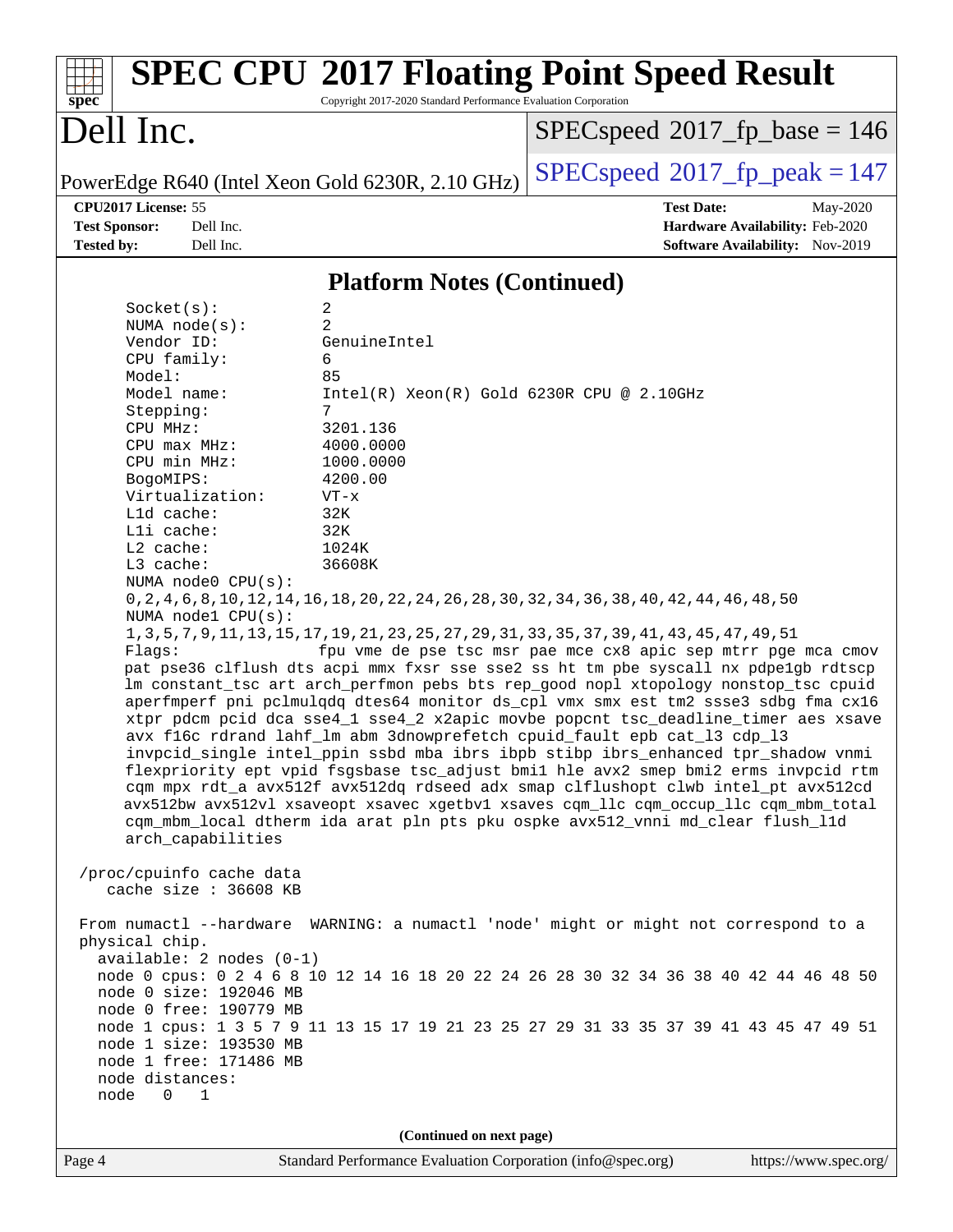| <b>SPEC CPU®2017 Floating Point Speed Result</b><br>Copyright 2017-2020 Standard Performance Evaluation Corporation<br>spec <sup>®</sup>                                                                                                                                                                                                                                                                                                                                       |                                                                                                                                                                                                   |
|--------------------------------------------------------------------------------------------------------------------------------------------------------------------------------------------------------------------------------------------------------------------------------------------------------------------------------------------------------------------------------------------------------------------------------------------------------------------------------|---------------------------------------------------------------------------------------------------------------------------------------------------------------------------------------------------|
| Dell Inc.                                                                                                                                                                                                                                                                                                                                                                                                                                                                      | $SPEC speed^{\circ}2017\_fp\_base = 146$                                                                                                                                                          |
| PowerEdge R640 (Intel Xeon Gold 6230R, 2.10 GHz)                                                                                                                                                                                                                                                                                                                                                                                                                               | $SPEC speed^{\circ}2017$ _fp_peak = 147                                                                                                                                                           |
| CPU2017 License: 55<br><b>Test Sponsor:</b><br>Dell Inc.<br>Dell Inc.<br><b>Tested by:</b>                                                                                                                                                                                                                                                                                                                                                                                     | <b>Test Date:</b><br>May-2020<br>Hardware Availability: Feb-2020<br><b>Software Availability:</b> Nov-2019                                                                                        |
| <b>Platform Notes (Continued)</b>                                                                                                                                                                                                                                                                                                                                                                                                                                              |                                                                                                                                                                                                   |
| 0 :<br>10<br>21<br>1:<br>21<br>10                                                                                                                                                                                                                                                                                                                                                                                                                                              |                                                                                                                                                                                                   |
| From /proc/meminfo<br>MemTotal:<br>394831056 kB<br>HugePages_Total:<br>0<br>Hugepagesize:<br>2048 kB                                                                                                                                                                                                                                                                                                                                                                           |                                                                                                                                                                                                   |
| From /etc/*release* /etc/*version*<br>os-release:<br>NAME="Red Hat Enterprise Linux"<br>VERSION="8.1 (Ootpa)"<br>ID="rhel"<br>ID LIKE="fedora"<br>VERSION_ID="8.1"<br>PLATFORM_ID="platform:el8"<br>PRETTY_NAME="Red Hat Enterprise Linux 8.1 (Ootpa)"<br>$ANSI\_COLOR = "0; 31"$<br>redhat-release: Red Hat Enterprise Linux release 8.1 (Ootpa)<br>system-release: Red Hat Enterprise Linux release 8.1 (Ootpa)<br>system-release-cpe: cpe:/o:redhat:enterprise_linux:8.1:ga |                                                                                                                                                                                                   |
| uname $-a$ :<br>Linux rhel-8-1-sut 4.18.0-147.el8.x86_64 #1 SMP Thu Sep 26 15:52:44 UTC 2019 x86_64<br>x86_64 x86_64 GNU/Linux                                                                                                                                                                                                                                                                                                                                                 |                                                                                                                                                                                                   |
| Kernel self-reported vulnerability status:                                                                                                                                                                                                                                                                                                                                                                                                                                     |                                                                                                                                                                                                   |
| CVE-2018-3620 (L1 Terminal Fault):<br>Microarchitectural Data Sampling:<br>CVE-2017-5754 (Meltdown):<br>CVE-2018-3639 (Speculative Store Bypass): Mitigation: Speculative Store Bypass disabled<br>CVE-2017-5753 (Spectre variant 1):<br>$CVE-2017-5715$ (Spectre variant 2):<br>RSB filling                                                                                                                                                                                   | Not affected<br>Not affected<br>Not affected<br>via prctl and seccomp<br>Mitigation: usercopy/swapgs barriers and __user<br>pointer sanitization<br>Mitigation: Enhanced IBRS, IBPB: conditional, |
| run-level 3 May 1 11:48 last=5                                                                                                                                                                                                                                                                                                                                                                                                                                                 |                                                                                                                                                                                                   |
| SPEC is set to: /mnt/ramdisk/cpu2017<br>Size Used Avail Use% Mounted on<br>Filesystem<br>Type<br>tmpfs 225G<br>tmpfs<br>14G 212G 6% / mnt/ramdisk<br>From /sys/devices/virtual/dmi/id<br>Dell Inc. 2.5.4 01/13/2020<br>BIOS:<br>Vendor: Dell Inc.                                                                                                                                                                                                                              |                                                                                                                                                                                                   |
| (Continued on next page)                                                                                                                                                                                                                                                                                                                                                                                                                                                       |                                                                                                                                                                                                   |
| Standard Performance Evaluation Corporation (info@spec.org)<br>Page 5                                                                                                                                                                                                                                                                                                                                                                                                          | https://www.spec.org/                                                                                                                                                                             |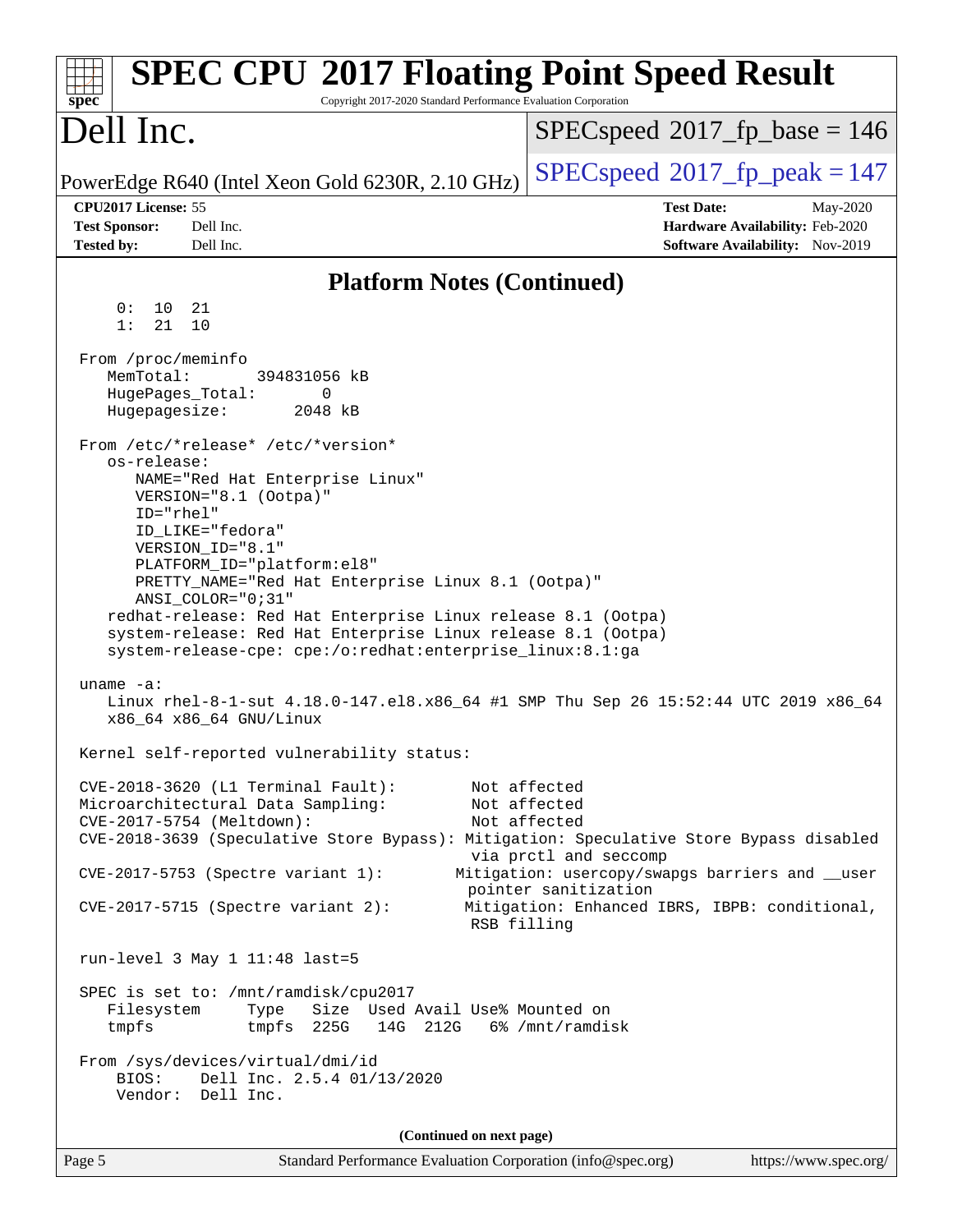| <b>SPEC CPU®2017 Floating Point Speed Result</b><br>Copyright 2017-2020 Standard Performance Evaluation Corporation<br>$\mathbf{Spec}^*$                                                                                                                                                                                                                  |                                                                    |  |  |  |
|-----------------------------------------------------------------------------------------------------------------------------------------------------------------------------------------------------------------------------------------------------------------------------------------------------------------------------------------------------------|--------------------------------------------------------------------|--|--|--|
| Dell Inc.                                                                                                                                                                                                                                                                                                                                                 | $SPEC speed^{\circ}2017\_fp\_base = 146$                           |  |  |  |
| PowerEdge R640 (Intel Xeon Gold 6230R, 2.10 GHz)                                                                                                                                                                                                                                                                                                          | $SPEC speed^{\circ}2017$ fp peak = 147                             |  |  |  |
| CPU2017 License: 55                                                                                                                                                                                                                                                                                                                                       | <b>Test Date:</b><br>May-2020                                      |  |  |  |
| <b>Test Sponsor:</b><br>Dell Inc.<br>Dell Inc.<br><b>Tested by:</b>                                                                                                                                                                                                                                                                                       | Hardware Availability: Feb-2020<br>Software Availability: Nov-2019 |  |  |  |
|                                                                                                                                                                                                                                                                                                                                                           |                                                                    |  |  |  |
| <b>Platform Notes (Continued)</b>                                                                                                                                                                                                                                                                                                                         |                                                                    |  |  |  |
| Product: PowerEdge R640<br>Product Family: PowerEdge<br>Serial:<br>FPFXCH2                                                                                                                                                                                                                                                                                |                                                                    |  |  |  |
| Additional information from dmidecode follows. WARNING: Use caution when you interpret<br>this section. The 'dmidecode' program reads system data which is "intended to allow<br>hardware to be accurately determined", but the intent may not be met, as there are<br>frequent changes to hardware, firmware, and the "DMTF SMBIOS" standard.<br>Memory: |                                                                    |  |  |  |
| 10x 002C069D002C 18ASF2G72PDZ-2G9E1 16 GB 2 rank 2933<br>4x 00AD00B300AD HMA82GR7CJR8N-WM 16 GB 2 rank 2933<br>8x 00AD00B300AD HMA82GR7CJR8N-XN 16 GB 2 rank 3200<br>2x 00AD063200AD HMA82GR7CJR8N-WM 16 GB 2 rank 2933                                                                                                                                   |                                                                    |  |  |  |
| (End of data from sysinfo program)                                                                                                                                                                                                                                                                                                                        |                                                                    |  |  |  |
| <b>Compiler Version Notes</b>                                                                                                                                                                                                                                                                                                                             |                                                                    |  |  |  |
| 619.1bm_s(base, peak) 638.imagick_s(base, peak)<br>C<br>644.nab_s(base, peak)                                                                                                                                                                                                                                                                             |                                                                    |  |  |  |
| Intel(R) C Intel(R) 64 Compiler for applications running on Intel(R) 64,<br>Version 19.0.5.281 Build 20190815<br>Copyright (C) 1985-2019 Intel Corporation. All rights reserved.                                                                                                                                                                          |                                                                    |  |  |  |
|                                                                                                                                                                                                                                                                                                                                                           |                                                                    |  |  |  |
| $C++$ , C, Fortran   607. cactuBSSN s(base, peak)                                                                                                                                                                                                                                                                                                         |                                                                    |  |  |  |
| Intel(R) $C++$ Intel(R) 64 Compiler for applications running on Intel(R) 64,<br>Version 19.0.5.281 Build 20190815                                                                                                                                                                                                                                         |                                                                    |  |  |  |
| Copyright (C) 1985-2019 Intel Corporation. All rights reserved.<br>Intel(R) C Intel(R) 64 Compiler for applications running on Intel(R) 64,<br>Version 19.0.5.281 Build 20190815                                                                                                                                                                          |                                                                    |  |  |  |
| Copyright (C) 1985-2019 Intel Corporation. All rights reserved.<br>$Intel(R)$ Fortran Intel(R) 64 Compiler for applications running on Intel(R)<br>64, Version 19.0.5.281 Build 20190815                                                                                                                                                                  |                                                                    |  |  |  |
| Copyright (C) 1985-2019 Intel Corporation. All rights reserved.<br>_________________                                                                                                                                                                                                                                                                      |                                                                    |  |  |  |
| ------------------------------<br>603.bwaves_s(base, peak) 649.fotonik3d_s(base, peak)<br>Fortran<br>654.roms_s(base, peak)                                                                                                                                                                                                                               |                                                                    |  |  |  |
| $Intel(R)$ Fortran Intel(R) 64 Compiler for applications running on Intel(R)                                                                                                                                                                                                                                                                              |                                                                    |  |  |  |
| (Continued on next page)                                                                                                                                                                                                                                                                                                                                  |                                                                    |  |  |  |
| Standard Performance Evaluation Corporation (info@spec.org)<br>Page 6                                                                                                                                                                                                                                                                                     | https://www.spec.org/                                              |  |  |  |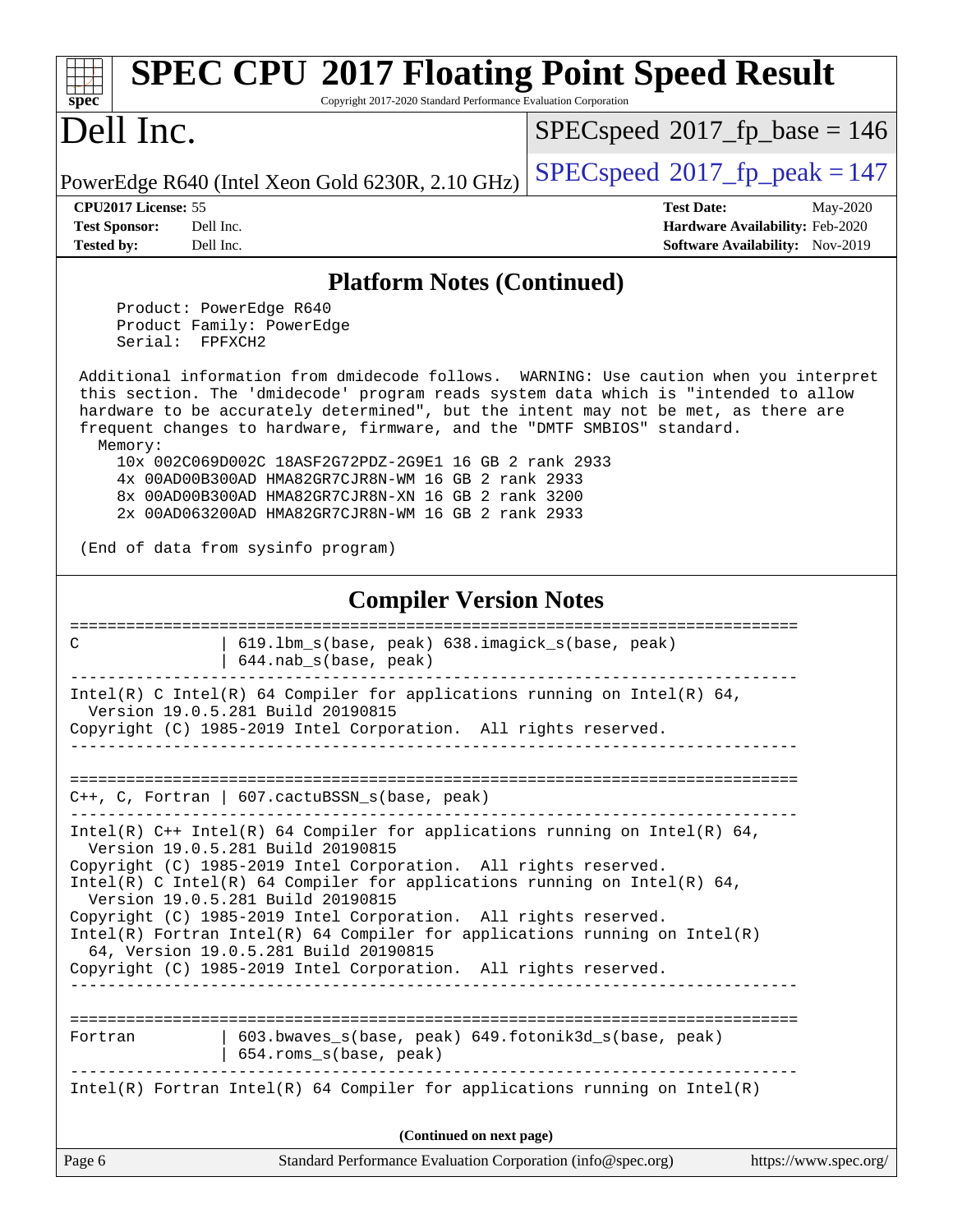| spec                       | <b>SPEC CPU®2017 Floating Point Speed Result</b><br>Copyright 2017-2020 Standard Performance Evaluation Corporation                                   |                                          |
|----------------------------|-------------------------------------------------------------------------------------------------------------------------------------------------------|------------------------------------------|
| Dell Inc.                  |                                                                                                                                                       | $SPEC speed^{\circ}2017\_fp\_base = 146$ |
|                            | PowerEdge R640 (Intel Xeon Gold 6230R, 2.10 GHz)                                                                                                      | $SPEC speed^{\circ}2017$ fp peak = 147   |
| <b>CPU2017 License: 55</b> |                                                                                                                                                       | <b>Test Date:</b><br>May-2020            |
| <b>Test Sponsor:</b>       | Dell Inc.                                                                                                                                             | <b>Hardware Availability: Feb-2020</b>   |
| <b>Tested by:</b>          | Dell Inc.                                                                                                                                             | <b>Software Availability:</b> Nov-2019   |
|                            | <b>Compiler Version Notes (Continued)</b><br>64, Version 19.0.5.281 Build 20190815<br>Copyright (C) 1985-2019 Intel Corporation. All rights reserved. |                                          |
| Fortran, C                 | $621.wrf$ s(base, peak) $627.cam4$ s(base, peak)<br>628.pop2_s(base, peak)                                                                            |                                          |

| <b>Base Compiler Invocation</b> |  |
|---------------------------------|--|

Intel(R) Fortran Intel(R) 64 Compiler for applications running on Intel(R)

Intel(R) C Intel(R) 64 Compiler for applications running on Intel(R)  $64$ ,

------------------------------------------------------------------------------

Copyright (C) 1985-2019 Intel Corporation. All rights reserved.

Copyright (C) 1985-2019 Intel Corporation. All rights reserved.

------------------------------------------------------------------------------

[C benchmarks](http://www.spec.org/auto/cpu2017/Docs/result-fields.html#Cbenchmarks): [icc](http://www.spec.org/cpu2017/results/res2020q2/cpu2017-20200511-22410.flags.html#user_CCbase_intel_icc_66fc1ee009f7361af1fbd72ca7dcefbb700085f36577c54f309893dd4ec40d12360134090235512931783d35fd58c0460139e722d5067c5574d8eaf2b3e37e92)

[Fortran benchmarks](http://www.spec.org/auto/cpu2017/Docs/result-fields.html#Fortranbenchmarks): [ifort](http://www.spec.org/cpu2017/results/res2020q2/cpu2017-20200511-22410.flags.html#user_FCbase_intel_ifort_8111460550e3ca792625aed983ce982f94888b8b503583aa7ba2b8303487b4d8a21a13e7191a45c5fd58ff318f48f9492884d4413fa793fd88dd292cad7027ca)

[Benchmarks using both Fortran and C](http://www.spec.org/auto/cpu2017/Docs/result-fields.html#BenchmarksusingbothFortranandC): [ifort](http://www.spec.org/cpu2017/results/res2020q2/cpu2017-20200511-22410.flags.html#user_CC_FCbase_intel_ifort_8111460550e3ca792625aed983ce982f94888b8b503583aa7ba2b8303487b4d8a21a13e7191a45c5fd58ff318f48f9492884d4413fa793fd88dd292cad7027ca) [icc](http://www.spec.org/cpu2017/results/res2020q2/cpu2017-20200511-22410.flags.html#user_CC_FCbase_intel_icc_66fc1ee009f7361af1fbd72ca7dcefbb700085f36577c54f309893dd4ec40d12360134090235512931783d35fd58c0460139e722d5067c5574d8eaf2b3e37e92)

64, Version 19.0.5.281 Build 20190815

Version 19.0.5.281 Build 20190815

[Benchmarks using Fortran, C, and C++:](http://www.spec.org/auto/cpu2017/Docs/result-fields.html#BenchmarksusingFortranCandCXX) [icpc](http://www.spec.org/cpu2017/results/res2020q2/cpu2017-20200511-22410.flags.html#user_CC_CXX_FCbase_intel_icpc_c510b6838c7f56d33e37e94d029a35b4a7bccf4766a728ee175e80a419847e808290a9b78be685c44ab727ea267ec2f070ec5dc83b407c0218cded6866a35d07) [icc](http://www.spec.org/cpu2017/results/res2020q2/cpu2017-20200511-22410.flags.html#user_CC_CXX_FCbase_intel_icc_66fc1ee009f7361af1fbd72ca7dcefbb700085f36577c54f309893dd4ec40d12360134090235512931783d35fd58c0460139e722d5067c5574d8eaf2b3e37e92) [ifort](http://www.spec.org/cpu2017/results/res2020q2/cpu2017-20200511-22410.flags.html#user_CC_CXX_FCbase_intel_ifort_8111460550e3ca792625aed983ce982f94888b8b503583aa7ba2b8303487b4d8a21a13e7191a45c5fd58ff318f48f9492884d4413fa793fd88dd292cad7027ca)

## **[Base Portability Flags](http://www.spec.org/auto/cpu2017/Docs/result-fields.html#BasePortabilityFlags)**

 603.bwaves\_s: [-DSPEC\\_LP64](http://www.spec.org/cpu2017/results/res2020q2/cpu2017-20200511-22410.flags.html#suite_basePORTABILITY603_bwaves_s_DSPEC_LP64) 607.cactuBSSN\_s: [-DSPEC\\_LP64](http://www.spec.org/cpu2017/results/res2020q2/cpu2017-20200511-22410.flags.html#suite_basePORTABILITY607_cactuBSSN_s_DSPEC_LP64) 619.lbm\_s: [-DSPEC\\_LP64](http://www.spec.org/cpu2017/results/res2020q2/cpu2017-20200511-22410.flags.html#suite_basePORTABILITY619_lbm_s_DSPEC_LP64) 621.wrf\_s: [-DSPEC\\_LP64](http://www.spec.org/cpu2017/results/res2020q2/cpu2017-20200511-22410.flags.html#suite_basePORTABILITY621_wrf_s_DSPEC_LP64) [-DSPEC\\_CASE\\_FLAG](http://www.spec.org/cpu2017/results/res2020q2/cpu2017-20200511-22410.flags.html#b621.wrf_s_baseCPORTABILITY_DSPEC_CASE_FLAG) [-convert big\\_endian](http://www.spec.org/cpu2017/results/res2020q2/cpu2017-20200511-22410.flags.html#user_baseFPORTABILITY621_wrf_s_convert_big_endian_c3194028bc08c63ac5d04de18c48ce6d347e4e562e8892b8bdbdc0214820426deb8554edfa529a3fb25a586e65a3d812c835984020483e7e73212c4d31a38223) 627.cam4\_s: [-DSPEC\\_LP64](http://www.spec.org/cpu2017/results/res2020q2/cpu2017-20200511-22410.flags.html#suite_basePORTABILITY627_cam4_s_DSPEC_LP64) [-DSPEC\\_CASE\\_FLAG](http://www.spec.org/cpu2017/results/res2020q2/cpu2017-20200511-22410.flags.html#b627.cam4_s_baseCPORTABILITY_DSPEC_CASE_FLAG) 628.pop2\_s: [-DSPEC\\_LP64](http://www.spec.org/cpu2017/results/res2020q2/cpu2017-20200511-22410.flags.html#suite_basePORTABILITY628_pop2_s_DSPEC_LP64) [-DSPEC\\_CASE\\_FLAG](http://www.spec.org/cpu2017/results/res2020q2/cpu2017-20200511-22410.flags.html#b628.pop2_s_baseCPORTABILITY_DSPEC_CASE_FLAG) [-convert big\\_endian](http://www.spec.org/cpu2017/results/res2020q2/cpu2017-20200511-22410.flags.html#user_baseFPORTABILITY628_pop2_s_convert_big_endian_c3194028bc08c63ac5d04de18c48ce6d347e4e562e8892b8bdbdc0214820426deb8554edfa529a3fb25a586e65a3d812c835984020483e7e73212c4d31a38223) [-assume byterecl](http://www.spec.org/cpu2017/results/res2020q2/cpu2017-20200511-22410.flags.html#user_baseFPORTABILITY628_pop2_s_assume_byterecl_7e47d18b9513cf18525430bbf0f2177aa9bf368bc7a059c09b2c06a34b53bd3447c950d3f8d6c70e3faf3a05c8557d66a5798b567902e8849adc142926523472) 638.imagick\_s: [-DSPEC\\_LP64](http://www.spec.org/cpu2017/results/res2020q2/cpu2017-20200511-22410.flags.html#suite_basePORTABILITY638_imagick_s_DSPEC_LP64) 644.nab\_s: [-DSPEC\\_LP64](http://www.spec.org/cpu2017/results/res2020q2/cpu2017-20200511-22410.flags.html#suite_basePORTABILITY644_nab_s_DSPEC_LP64) 649.fotonik3d\_s: [-DSPEC\\_LP64](http://www.spec.org/cpu2017/results/res2020q2/cpu2017-20200511-22410.flags.html#suite_basePORTABILITY649_fotonik3d_s_DSPEC_LP64) 654.roms\_s: [-DSPEC\\_LP64](http://www.spec.org/cpu2017/results/res2020q2/cpu2017-20200511-22410.flags.html#suite_basePORTABILITY654_roms_s_DSPEC_LP64)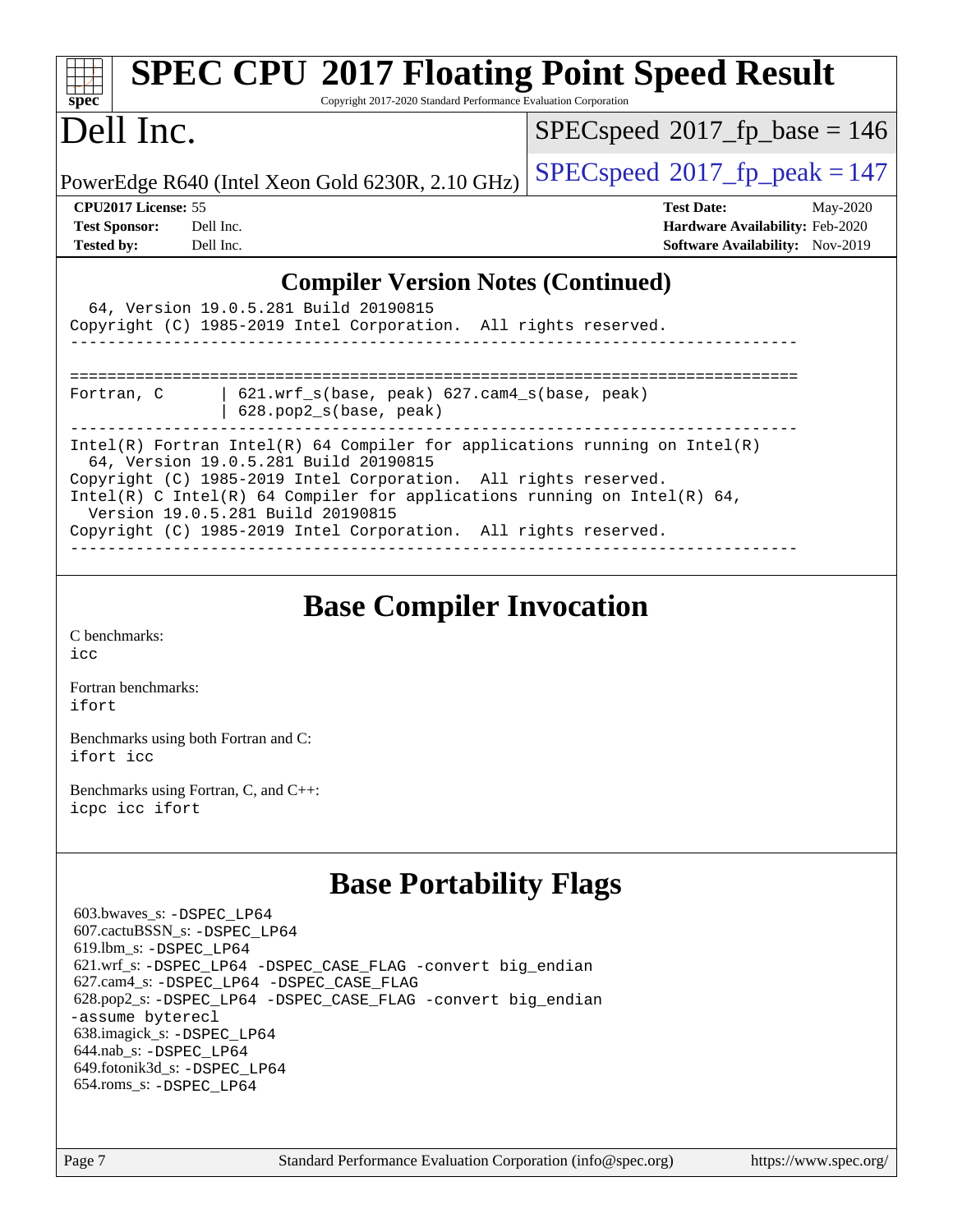| <b>SPEC CPU®2017 Floating Point Speed Result</b><br>spec <sup>®</sup><br>Copyright 2017-2020 Standard Performance Evaluation Corporation                                                                   |                                                                                                            |
|------------------------------------------------------------------------------------------------------------------------------------------------------------------------------------------------------------|------------------------------------------------------------------------------------------------------------|
| Dell Inc.                                                                                                                                                                                                  | $SPEC speed^{\circ}2017\_fp\_base = 146$                                                                   |
| PowerEdge R640 (Intel Xeon Gold 6230R, 2.10 GHz)                                                                                                                                                           | $SPEC speed^{\circ}2017$ _fp_peak = 147                                                                    |
| <b>CPU2017 License: 55</b><br>Dell Inc.<br><b>Test Sponsor:</b><br>Dell Inc.<br><b>Tested by:</b>                                                                                                          | <b>Test Date:</b><br>May-2020<br>Hardware Availability: Feb-2020<br><b>Software Availability:</b> Nov-2019 |
| <b>Base Optimization Flags</b>                                                                                                                                                                             |                                                                                                            |
| C benchmarks:<br>-m64 -std=cll -xCORE-AVX512 -ipo -03 -no-prec-div -qopt-prefetch<br>-ffinite-math-only -qopt-mem-layout-trans=4 -qopenmp -DSPEC_OPENMP                                                    |                                                                                                            |
| Fortran benchmarks:<br>-m64 -DSPEC_OPENMP -xCORE-AVX512 -ipo -03 -no-prec-div<br>-qopt-prefetch -ffinite-math-only -qopt-mem-layout-trans=4 -qopenmp<br>-nostandard-realloc-lhs                            |                                                                                                            |
| Benchmarks using both Fortran and C:<br>-m64 -std=cll -xCORE-AVX512 -ipo -03 -no-prec-div -qopt-prefetch<br>-ffinite-math-only -qopt-mem-layout-trans=4 -qopenmp -DSPEC_OPENMP<br>-nostandard-realloc-lhs  |                                                                                                            |
| Benchmarks using Fortran, C, and C++:<br>-m64 -std=cll -xCORE-AVX512 -ipo -03 -no-prec-div -qopt-prefetch<br>-ffinite-math-only -qopt-mem-layout-trans=4 -qopenmp -DSPEC_OPENMP<br>-nostandard-realloc-lhs |                                                                                                            |
| <b>Peak Compiler Invocation</b><br>C benchmarks:<br>icc                                                                                                                                                    |                                                                                                            |
| Fortran benchmarks:<br>ifort                                                                                                                                                                               |                                                                                                            |

[Benchmarks using both Fortran and C](http://www.spec.org/auto/cpu2017/Docs/result-fields.html#BenchmarksusingbothFortranandC): [ifort](http://www.spec.org/cpu2017/results/res2020q2/cpu2017-20200511-22410.flags.html#user_CC_FCpeak_intel_ifort_8111460550e3ca792625aed983ce982f94888b8b503583aa7ba2b8303487b4d8a21a13e7191a45c5fd58ff318f48f9492884d4413fa793fd88dd292cad7027ca) [icc](http://www.spec.org/cpu2017/results/res2020q2/cpu2017-20200511-22410.flags.html#user_CC_FCpeak_intel_icc_66fc1ee009f7361af1fbd72ca7dcefbb700085f36577c54f309893dd4ec40d12360134090235512931783d35fd58c0460139e722d5067c5574d8eaf2b3e37e92)

[Benchmarks using Fortran, C, and C++:](http://www.spec.org/auto/cpu2017/Docs/result-fields.html#BenchmarksusingFortranCandCXX) [icpc](http://www.spec.org/cpu2017/results/res2020q2/cpu2017-20200511-22410.flags.html#user_CC_CXX_FCpeak_intel_icpc_c510b6838c7f56d33e37e94d029a35b4a7bccf4766a728ee175e80a419847e808290a9b78be685c44ab727ea267ec2f070ec5dc83b407c0218cded6866a35d07) [icc](http://www.spec.org/cpu2017/results/res2020q2/cpu2017-20200511-22410.flags.html#user_CC_CXX_FCpeak_intel_icc_66fc1ee009f7361af1fbd72ca7dcefbb700085f36577c54f309893dd4ec40d12360134090235512931783d35fd58c0460139e722d5067c5574d8eaf2b3e37e92) [ifort](http://www.spec.org/cpu2017/results/res2020q2/cpu2017-20200511-22410.flags.html#user_CC_CXX_FCpeak_intel_ifort_8111460550e3ca792625aed983ce982f94888b8b503583aa7ba2b8303487b4d8a21a13e7191a45c5fd58ff318f48f9492884d4413fa793fd88dd292cad7027ca)

# **[Peak Portability Flags](http://www.spec.org/auto/cpu2017/Docs/result-fields.html#PeakPortabilityFlags)**

Same as Base Portability Flags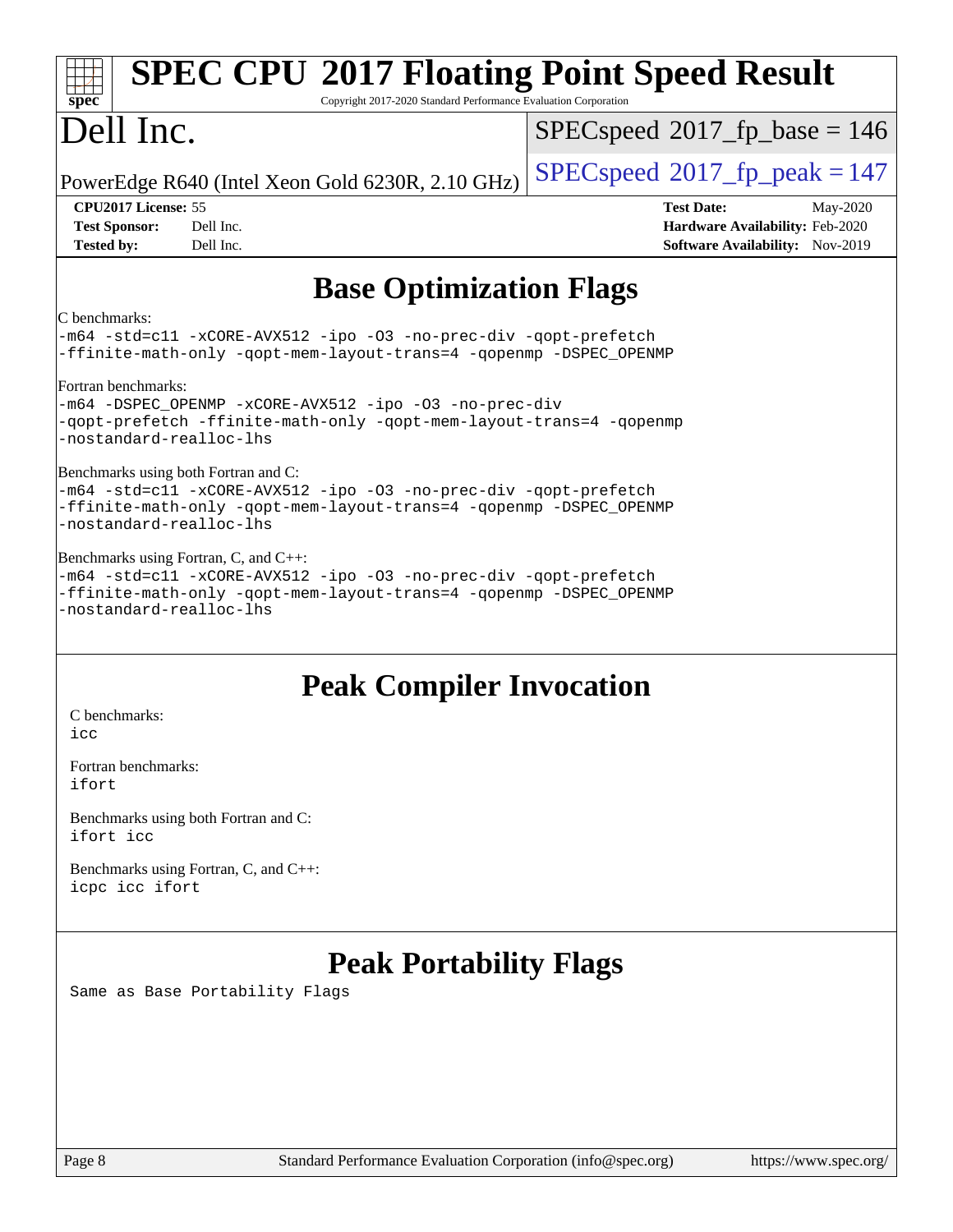| <b>SPEC CPU®2017 Floating Point Speed Result</b><br>spec <sup>®</sup><br>Copyright 2017-2020 Standard Performance Evaluation Corporation                                                                                                                                                                                                                                                                                                                                                                                                                                                                                                                                                                   |                                                                                                     |
|------------------------------------------------------------------------------------------------------------------------------------------------------------------------------------------------------------------------------------------------------------------------------------------------------------------------------------------------------------------------------------------------------------------------------------------------------------------------------------------------------------------------------------------------------------------------------------------------------------------------------------------------------------------------------------------------------------|-----------------------------------------------------------------------------------------------------|
| Dell Inc.                                                                                                                                                                                                                                                                                                                                                                                                                                                                                                                                                                                                                                                                                                  | $SPEC speed^{\circ}2017\_fp\_base = 146$                                                            |
| PowerEdge R640 (Intel Xeon Gold 6230R, 2.10 GHz)<br>CPU2017 License: 55<br><b>Test Sponsor:</b><br>Dell Inc.<br><b>Tested by:</b><br>Dell Inc.<br>C benchmarks:<br>$619.$ lbm_s: basepeak = yes<br>$638.\text{imagick_s: basepeak}$ = yes<br>$644.nab_s$ : basepeak = yes<br>Fortran benchmarks:<br>$603.bwaves$ s: basepeak = yes<br>$649$ .fotonik $3d$ <sub>S</sub> : basepeak = yes<br>$654$ .roms_s: basepeak = yes<br>Benchmarks using both Fortran and C:<br>-no-prec-div -qopt-mem-layout-trans=4<br>-DSPEC_SUPPRESS_OPENMP -qopenmp -DSPEC_OPENMP<br>-nostandard-realloc-lhs<br>$628.pop2_s$ : Same as $621.wrf_s$<br>Benchmarks using Fortran, C, and C++:<br>$607.cactuBSSN_s$ : basepeak = yes | $SPEC speed^{\circ}2017$ fp peak = 147                                                              |
|                                                                                                                                                                                                                                                                                                                                                                                                                                                                                                                                                                                                                                                                                                            | <b>Test Date:</b><br>May-2020<br>Hardware Availability: Feb-2020<br>Software Availability: Nov-2019 |
| <b>Peak Optimization Flags</b>                                                                                                                                                                                                                                                                                                                                                                                                                                                                                                                                                                                                                                                                             |                                                                                                     |
|                                                                                                                                                                                                                                                                                                                                                                                                                                                                                                                                                                                                                                                                                                            |                                                                                                     |
|                                                                                                                                                                                                                                                                                                                                                                                                                                                                                                                                                                                                                                                                                                            |                                                                                                     |
|                                                                                                                                                                                                                                                                                                                                                                                                                                                                                                                                                                                                                                                                                                            |                                                                                                     |
|                                                                                                                                                                                                                                                                                                                                                                                                                                                                                                                                                                                                                                                                                                            |                                                                                                     |
|                                                                                                                                                                                                                                                                                                                                                                                                                                                                                                                                                                                                                                                                                                            |                                                                                                     |
|                                                                                                                                                                                                                                                                                                                                                                                                                                                                                                                                                                                                                                                                                                            |                                                                                                     |
|                                                                                                                                                                                                                                                                                                                                                                                                                                                                                                                                                                                                                                                                                                            |                                                                                                     |
|                                                                                                                                                                                                                                                                                                                                                                                                                                                                                                                                                                                                                                                                                                            |                                                                                                     |
|                                                                                                                                                                                                                                                                                                                                                                                                                                                                                                                                                                                                                                                                                                            |                                                                                                     |
| 621.wrf_s: -m64 -std=c11 -prof-gen(pass 1) -prof-use(pass 2) -02<br>-xCORE-AVX512 -qopt-prefetch -ipo -03 -ffinite-math-only                                                                                                                                                                                                                                                                                                                                                                                                                                                                                                                                                                               |                                                                                                     |
| 627.cam4_s: -m64 -std=c11 -xCORE-AVX512 -ipo -03 -no-prec-div<br>-qopt-prefetch -ffinite-math-only -qopt-mem-layout-trans=4<br>-qopenmp -DSPEC_OPENMP -nostandard-realloc-lhs                                                                                                                                                                                                                                                                                                                                                                                                                                                                                                                              |                                                                                                     |
|                                                                                                                                                                                                                                                                                                                                                                                                                                                                                                                                                                                                                                                                                                            |                                                                                                     |
|                                                                                                                                                                                                                                                                                                                                                                                                                                                                                                                                                                                                                                                                                                            |                                                                                                     |
|                                                                                                                                                                                                                                                                                                                                                                                                                                                                                                                                                                                                                                                                                                            |                                                                                                     |
| The flags files that were used to format this result can be browsed at<br>http://www.spec.org/cpu2017/flags/Intel-ic19.0u5-official-linux64_revD.html<br>http://www.spec.org/cpu2017/flags/Dell-Platform-Flags-PowerEdge-revE9.html                                                                                                                                                                                                                                                                                                                                                                                                                                                                        |                                                                                                     |
| You can also download the XML flags sources by saving the following links:<br>http://www.spec.org/cpu2017/flags/Intel-ic19.0u5-official-linux64_revD.xml<br>http://www.spec.org/cpu2017/flags/Dell-Platform-Flags-PowerEdge-revE9.xml                                                                                                                                                                                                                                                                                                                                                                                                                                                                      |                                                                                                     |
|                                                                                                                                                                                                                                                                                                                                                                                                                                                                                                                                                                                                                                                                                                            |                                                                                                     |